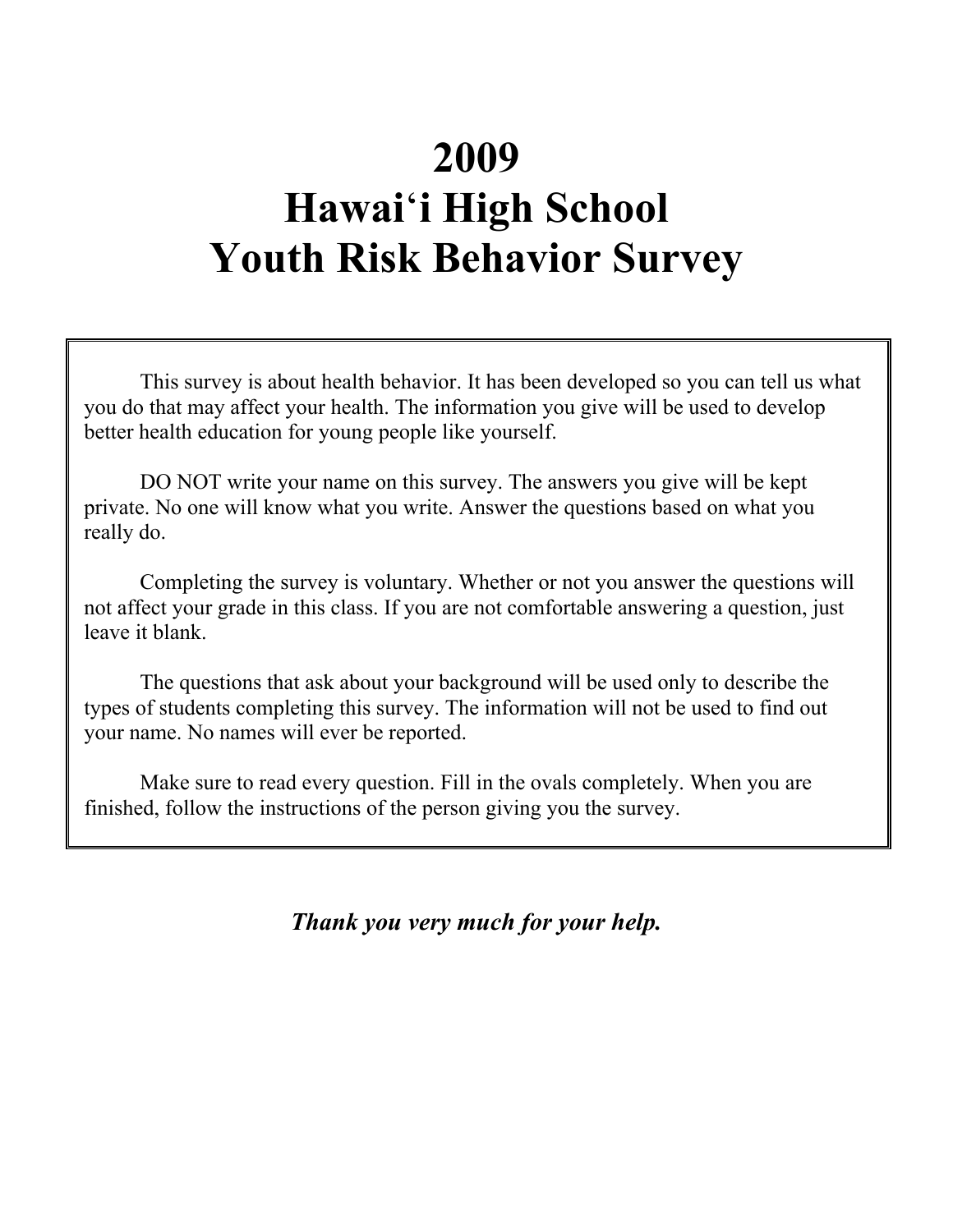#### **Directions**

- o **Use a #2 pencil only.**
- o **Make dark marks.**
- o **Fill in a response like this: A B D.**
- o **If you change your answer, erase your old answer completely.**
- 
- 1. How old are you?
	- A. 12 years old or younger
	- B. 13 years old
	- C. 14 years old
	- D. 15 years old
	- E. 16 years old
	- F. 17 years old
	- G. 18 years old or older
- 2. What is your sex?
	- A. Female
		- B. Male
- 3. In what grade are you?
	- A. 9th grade
	- B. 10th grade
	- C. 11th grade
	- D. 12th grade
	- E. Ungraded or other grade
- 4. Are you Hispanic or Latino?
	- A. Yes
	- B. No
- 5. What is your race? (**Select one or more responses.)**
	- A. American Indian or Alaska Native
	- B. Black or African American
	- C. Filipino
	- D. Japanese
	- E. Native Hawaiian/Part Hawaiian
	- F. Other Asian
	- G. Other Pacific Islander
	- H. White

6. How tall are you without your shoes on? Directions: Write your height in the shaded blank boxes. Fill in the matching oval below each number.

## Example **Height Feet Inches** *5 11*  $\circledcirc$   $\circ$  $\circled{4}$  0  $\bullet$  0  $\circ$   $\circ$   $\circ$  $\circledcirc$  (4)  $\overline{S}$  $\overline{6}$  $\circledR$  $\circledR$  $\overline{(\mathcal{D})}$  $\overline{0}$  $\overline{\bullet}$

7. How much do you weigh without your shoes on?

> Directions: Write your weight in the shaded blank boxes. Fill in the matching oval below each number.

#### Example

| Weight                                                              |                          |                       |
|---------------------------------------------------------------------|--------------------------|-----------------------|
| <b>Pounds</b>                                                       |                          |                       |
| $\boldsymbol{l}$                                                    | 5                        | $\boldsymbol{\beta}$  |
| ۸                                                                   | $^{\circ}$               |                       |
| $\frac{\textcircled{\scriptsize{0}}}{\textcircled{\scriptsize{1}}}$ | $\overline{\mathbb{O}}$  | $\frac{\odot}{\odot}$ |
|                                                                     | $\overline{c}$           |                       |
|                                                                     | $\overline{\mathbb{G}}$  |                       |
|                                                                     | $\widehat{4}$            | C                     |
|                                                                     | ٠                        | $\bar{\odot}$         |
|                                                                     | $\underline{\mathbb{G}}$ | $\circledcirc$        |
|                                                                     | $\overline{C}$           | $\overline{C}$        |
|                                                                     | $\overline{\circ}$       | $\overline{\circ}$    |
|                                                                     |                          | g                     |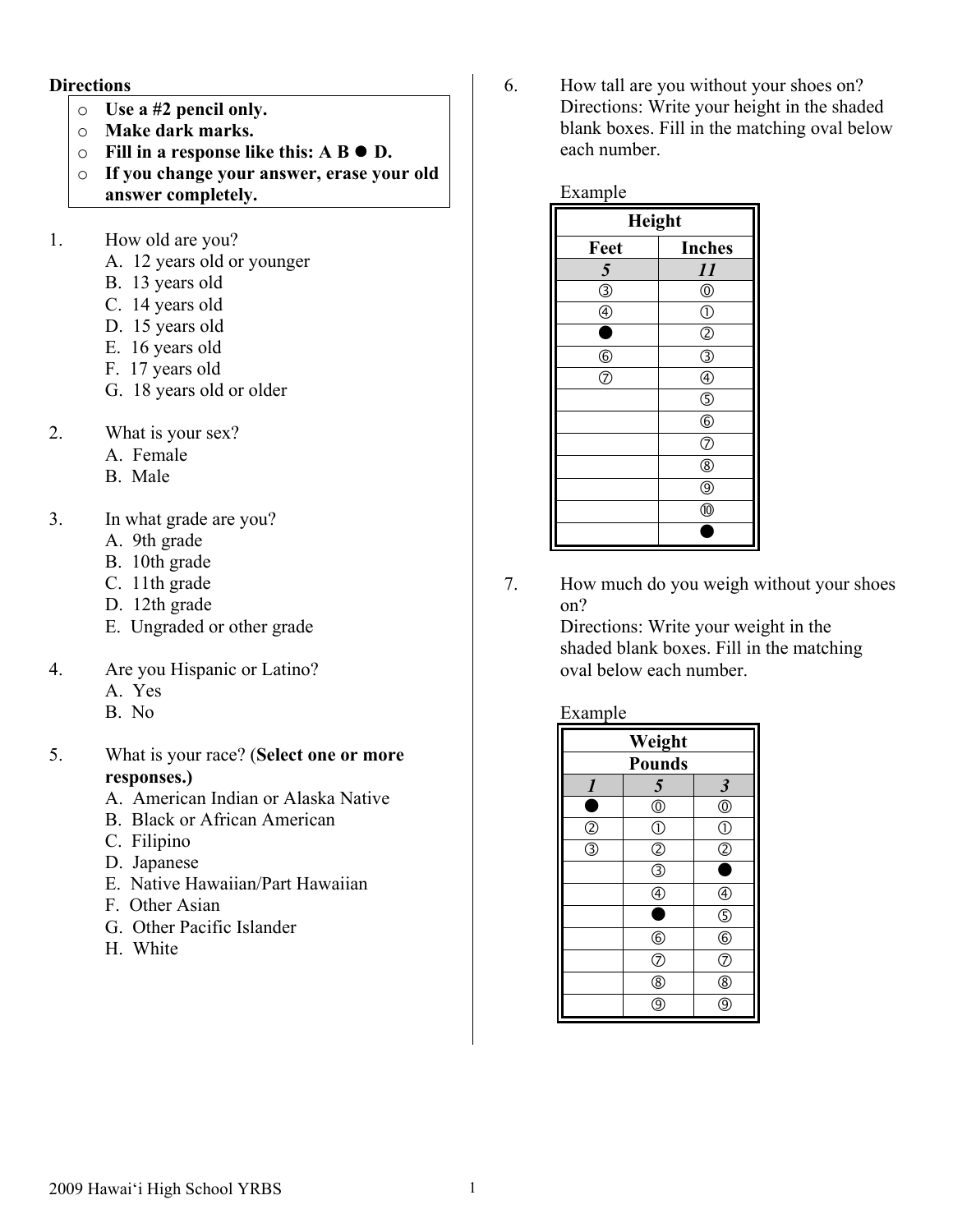- 8. During the past 12 months, how would you describe your grades in school?
	- A. Mostly A's
	- B. Mostly B's
	- C. Mostly C's
	- D. Mostly D's
	- E. Mostly F's
	- F. None of these grades
	- G. Not sure

#### **The next 4 questions ask about personal safety.**

- 9. **When you rode a bicycle** during the past 12 months, how often did you wear a helmet?
	- A. I did not ride a bicycle during the past 12 months
	- B. Never wore a helmet
	- C. Rarely wore a helmet
	- D. Sometimes wore a helmet
	- E. Most of the time wore a helmet
	- F. Always wore a helmet
- 10. During the past 30 days, how many times did you **ride** in a car or other vehicle **driven by someone who had been drinking alcohol**?
	- A. 0 times
	- B. 1 time
	- C. 2 or 3 times
	- D. 4 or 5 times
	- E. 6 or more times
- 11. During the past 30 days, how many times did you **drive** a car or other **vehicle when you had been drinking alcohol**?
	- A. 0 times
	- B. 1 time
	- C. 2 or 3 times
	- D. 4 or 5 times
	- E. 6 or more times
- 12. During the past 30 days, how many times did you **drive** a car or other vehicle **when you had been under the influence of marijuana or another drug**?
	- A. 0 times
	- B. 1 time
	- C. 2 or 3 times
	- D. 4 or 5 times
	- E. 6 or more times

#### **The next 15 questions ask about violence-related behaviors.**

- 13. During the past 30 days, on how many days did you carry **a weapon** such as a gun, knife, or club?
	- A. 0 days
	- B. 1 day
	- C. 2 or 3 days
	- D. 4 or 5 days
	- E. 6 or more days
- 14. During the past 30 days, on how many days did you carry a weapon such as a gun, knife, or club **on school property**?
	- A. 0 days
	- B. 1 day
	- C. 2 or 3 days
	- D. 4 or 5 days
	- E. 6 or more days
- 15. During the past 30 days, on how many days did you **not** go to school because you felt you would be unsafe at school or on your way to or from school?
	- A. 0 days
	- B. 1 day
	- C. 2 or 3 days
	- D. 4 or 5 days
	- E. 6 or more days
- 16. During the past 12 months, how many times has someone threatened or injured you with a weapon such as a gun, knife, or club **on school property**?
	- A. 0 times
	- B. 1 time
	- C. 2 or 3 times
	- D. 4 or 5 times
	- E. 6 or 7 times
	- F. 8 or 9 times
	- G. 10 or 11 times
	- H. 12 or more times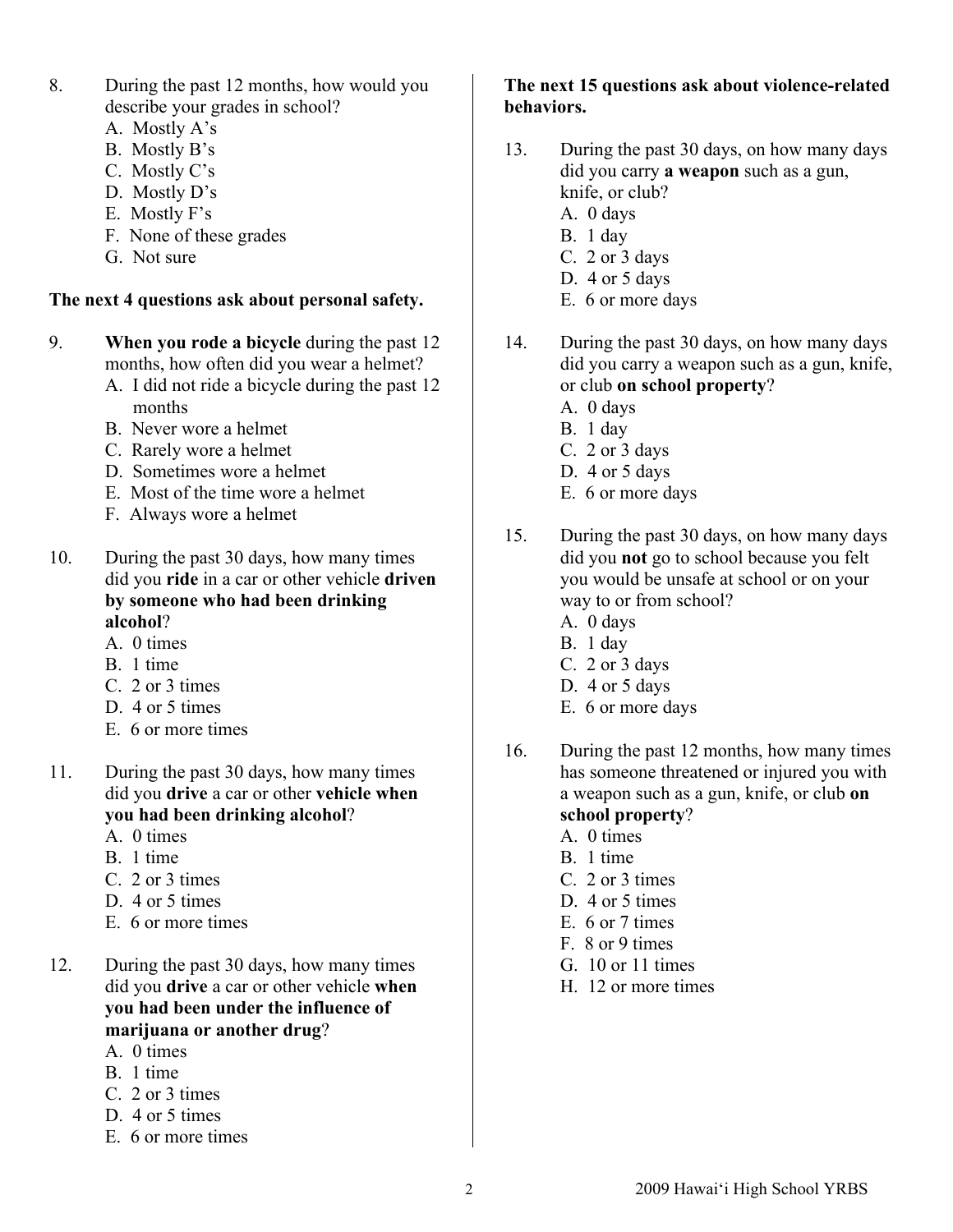- 17. During the past 12 months, how many times has someone stolen or deliberately damaged your property such as your car, clothing, or books **on school property**?
	- A. 0 times
	- B. 1 time
	- C. 2 or 3 times
	- D. 4 or 5 times
	- E. 6 or 7 times
	- F. 8 or 9 times
	- G. 10 or 11 times
	- H. 12 or more times
- 18. During the past 12 months, how many times were you in a physical fight?
	- A. 0 times
	- B. 1 time
	- C. 2 or 3 times
	- D. 4 or 5 times
	- E. 6 or 7 times
	- F. 8 or 9 times
	- G. 10 or 11 times
	- H. 12 or more times
- 19. During the past 12 months, how many times were you in a physical fight in which you were injured and had to be treated by a doctor or nurse?
	- A. 0 times
	- B. 1 time
	- C. 2 or 3 times
	- D. 4 or 5 times
	- E. 6 or more times
- 20. During the past 12 months, how many times were you in a physical fight **on school property**?
	- A. 0 times
	- B. 1 time
	- C. 2 or 3 times
	- D. 4 or 5 times
	- E. 6 or 7 times
	- F. 8 or 9 times
	- G. 10 or 11 times
	- H. 12 or more times
- 21. During the past 12 months, did you have a boyfriend or girlfriend?
	- A. Yes
	- B. No
- 22. During the past 12 months, did your boyfriend or girlfriend ever hit, slap, or physically hurt you on purpose? A. Yes
	- B. No
- 23. Have you ever been physically forced to have sexual intercourse when you did not want to?
	- A. Yes
	- B. No
- 24. During the past 12 months, how many times has someone tried to hurt you by hitting, punching, or kicking you while **on school**

## **property**?

- A. 0 times
- B. 1 time
- C. 2 or 3 times
- D. 4 or 5 times
- E. 6 or 7 times
- F. 8 or 9 times
- G. 10 or 11 times
- H. 12 or more times
- 25. During the past 12 months, how many times has someone tried to hurt you by saying mean things to you (things that hurt your feelings) while **on the Internet or email**? A. 0 times
	- B. 1 time
	- C. 2 or 3 times
	- D. 4 or 5 times
	- E. 6 or 7 times
	- F. 8 or 9 times
	- G. 10 or 11 times
	- H. 12 or more times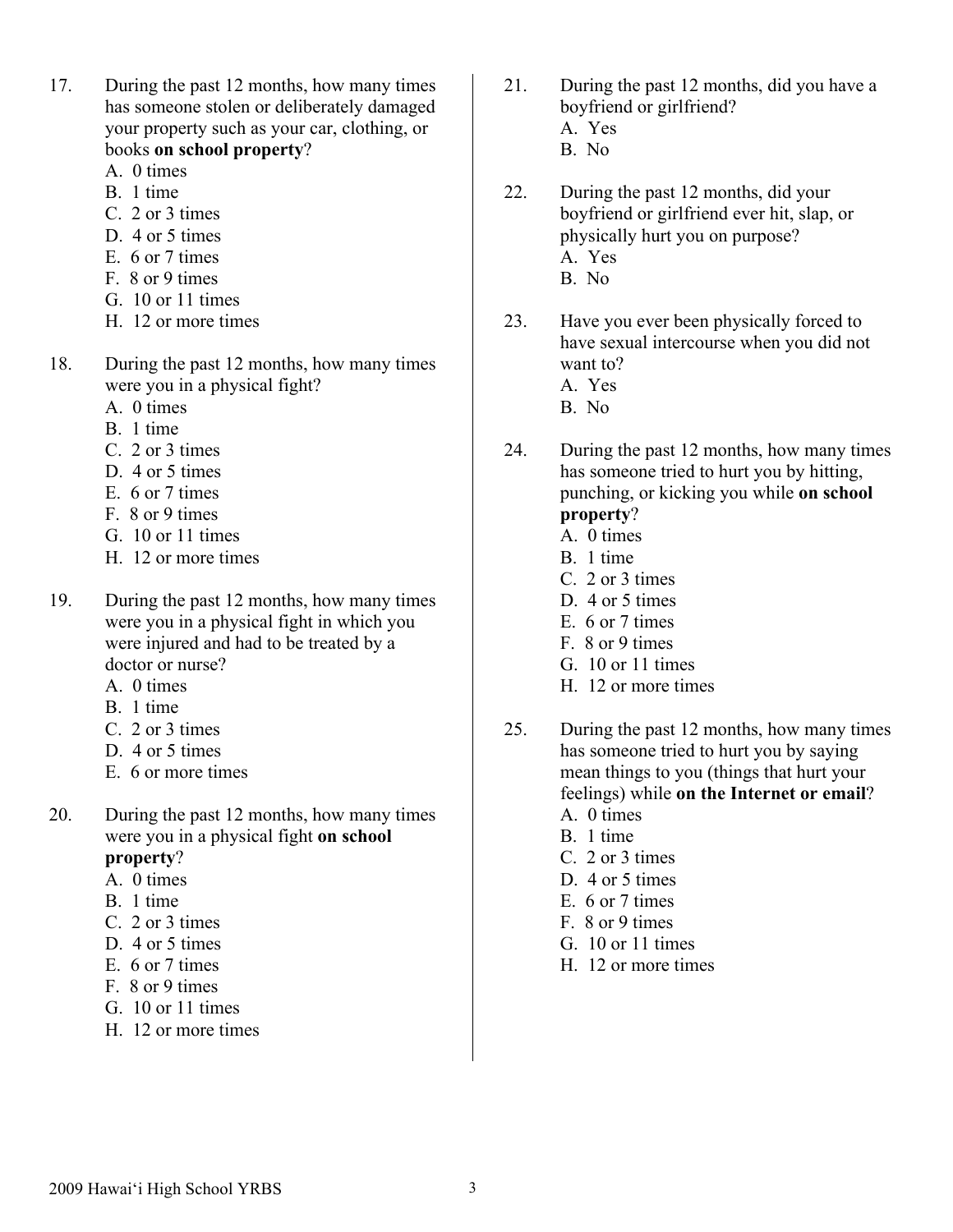- 26. During the past 12 months, how many times have you been harassed because someone thought you were gay, lesbian, or bisexual? A. 0 times
	- B. 1 time
	- C. 2 or 3 times
	- D. 4 or 5 times
	- E. 6 or 7 times
	- F. 8 or 9 times
	- G. 10 or 11 times
	- H. 12 or more times
- 27. Do you agree or disagree that harassment and bullying by other students is a problem at your school?
	- A. Strongly agree
	- B. Agree
	- C. Not sure
	- D. Disagree
	- E. Strongly disagree

**The next 5 questions ask about sad feelings and attempted suicide. Sometimes people feel so depressed about the future that they may consider attempting suicide, which is, taking some action to end their own life.**

- 28. During the past 12 months, did you ever feel so sad or hopeless almost every day for **two weeks or more in a row** that you stopped doing some usual activities?
	- A. Yes
	- B. No
- 29. During the past 12 months, did you ever **seriously** consider attempting suicide? A. Yes B. No
- 30. During the past 12 months, did you make a plan about how you would attempt suicide? A. Yes
	- B. No
- 31. During the past 12 months, how many times did you actually attempt suicide?
	- A. 0 times
	- B. 1 time
	- C. 2 or 3 times
	- D. 4 or 5 times
	- E. 6 or more times
- 32. **If you attempted suicide** during the past 12 months, did any attempt result in an injury, poisoning, or overdose that had to be treated by a doctor or nurse?
	- A. **I did not attempt suicide** during the past 12 months
	- B. Yes
	- C. No

#### **The next 3 questions ask about tobacco use.**

- 33. During the past 30 days, on how many days did you smoke cigarettes?
	- A. 0 days
	- B. 1 or 2 days
	- C. 3 to 5 days
	- D. 6 to 9 days
	- E. 10 to 19 days
	- F. 20 to 29 days
	- G. All 30 days
- 34. During the past 12 months, did you ever try **to quit** smoking cigarettes?
	- A. I did not smoke during the past 12 months
	- B. Yes
	- C. No
- 35. During the past 30 days, on how many days did you use **chewing tobacco, snuff, or dip**, such as Redman, Levi Garrett, Beechnut, Skoal, Skoal Bandits, or Copenhagen? A. 0 days
	- B. 1 or 2 days
	- C. 3 to 5 days
	- D. 6 to 9 days
	- E. 10 to 19 days
	- F. 20 to 29 days
	-
	- G. All 30 days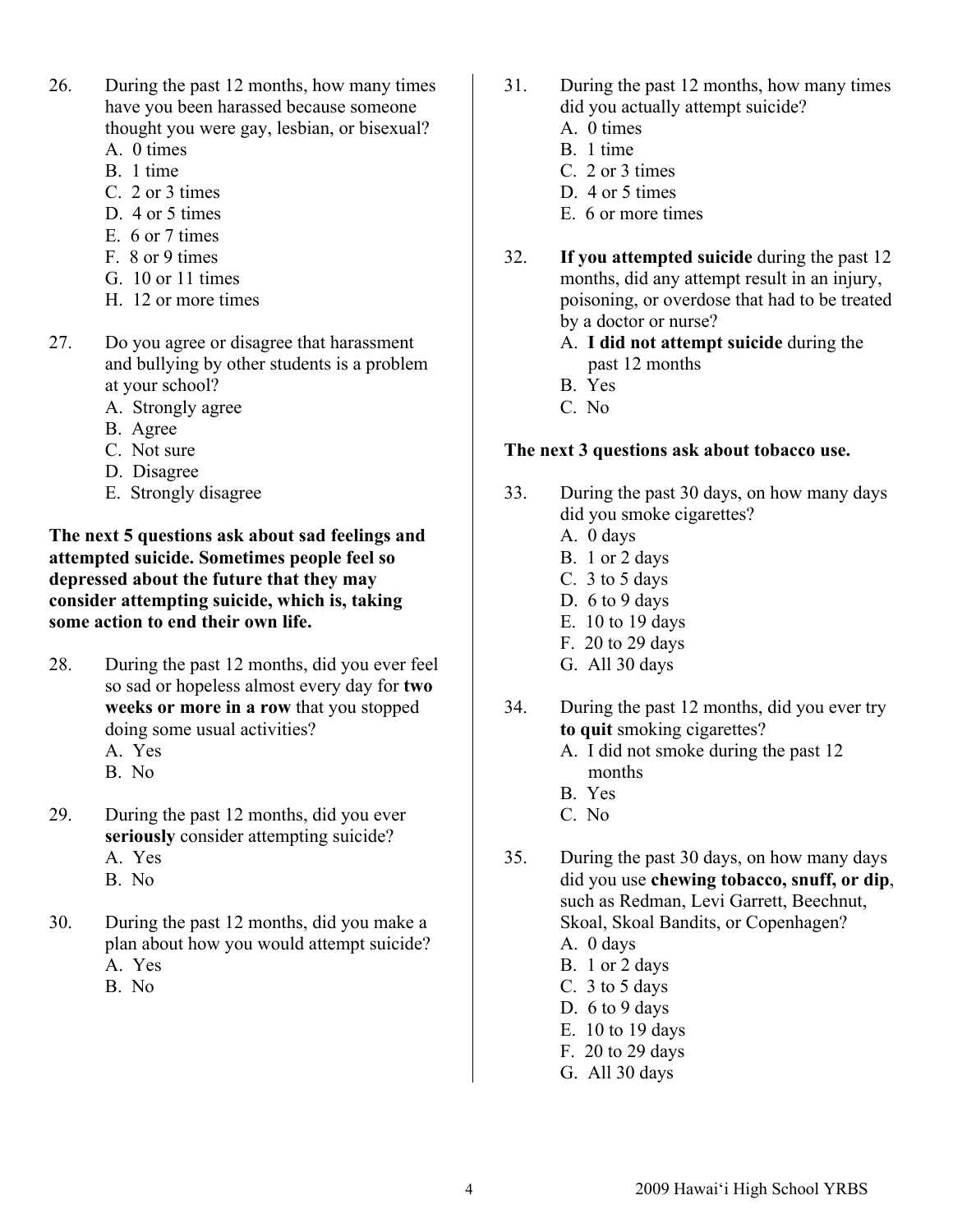**The next 7 questions ask about drinking alcohol. This includes drinking beer, wine, wine coolers, and liquor such as rum, gin, vodka, or whiskey. For these questions, drinking alcohol does not include drinking a few sips of wine for religious purposes.**

- 36. During your life, on how many days have you had at least one drink of alcohol?
	- A. 0 days
	- B. 1 or 2 days
	- C. 3 to 9 days
	- D. 10 to 19 days
	- E. 20 to 39 days
	- F. 40 to 99 days
	- G. 100 or more days
- 37. How old were you when you had your first drink of alcohol other than a few sips?
	- A. I have never had a drink of alcohol other than a few sips
	- B. 8 years old or younger
	- C. 9 or 10 years old
	- D. 11 or 12 years old
	- E. 13 or 14 years old
	- F. 15 or 16 years old
	- G. 17 years old or older
- 38. During the past 30 days, on how many days did you have at least one drink of alcohol?
	- A. 0 days
	- B. 1 or 2 days
	- C. 3 to 5 days
	- D. 6 to 9 days
	- E. 10 to 19 days
	- F. 20 to 29 days
	- G. All 30 days
- 39. During the past 30 days, on how many days did you have 5 or more drinks of alcohol in a row, that is, within a couple of hours?
	- A. 0 days
	- B. 1 day
	- C. 2 days
	- D. 3 to 5 days
	- E. 6 to 9 days
	- F. 10 to 19 days
	- G. 20 or more days
- 40. During the past 30 days, how did you **usually** get the alcohol you drank?
	- A. I did not drink alcohol during the past 30 days
	- B. I bought it in a store such as a liquor store, convenience store, supermarket, discount store, or gas station
	- C. I bought it at a restaurant, bar, or club
	- D. I bought it at a public event such as a concert or sporting event
	- E. I gave someone else money to buy it for me
	- F. Someone gave it to me
	- G. I took it from a store or family member
	- H. I got it some other way
- 41. During the past 30 days, on how many days did you have at least one drink of alcohol **on school property**?
	- A. 0 days
	- B. 1 or 2 days
	- C. 3 to 5 days
	- D. 6 to 9 days
	- E. 10 to 19 days
	- F. 20 to 29 days
	- G. All 30 days
- 42. During the past 30 days, what type of alcohol did you **usually** drink? (Select only **one** response.)
	- A. I did not drink alcohol during the past 30 days
	- B. I do not have a usual type
	- C. Beer
	- D. Malt beverages, such as Smirnoff, Bacardi Silver, or Hard Lemonade
	- E. Wine coolers, such as Bartles & Jaymes or Seagrams
	- F. Wine
	- G. Liquor, such as vodka, rum, scotch, bourbon, or whiskey
	- H. Some other type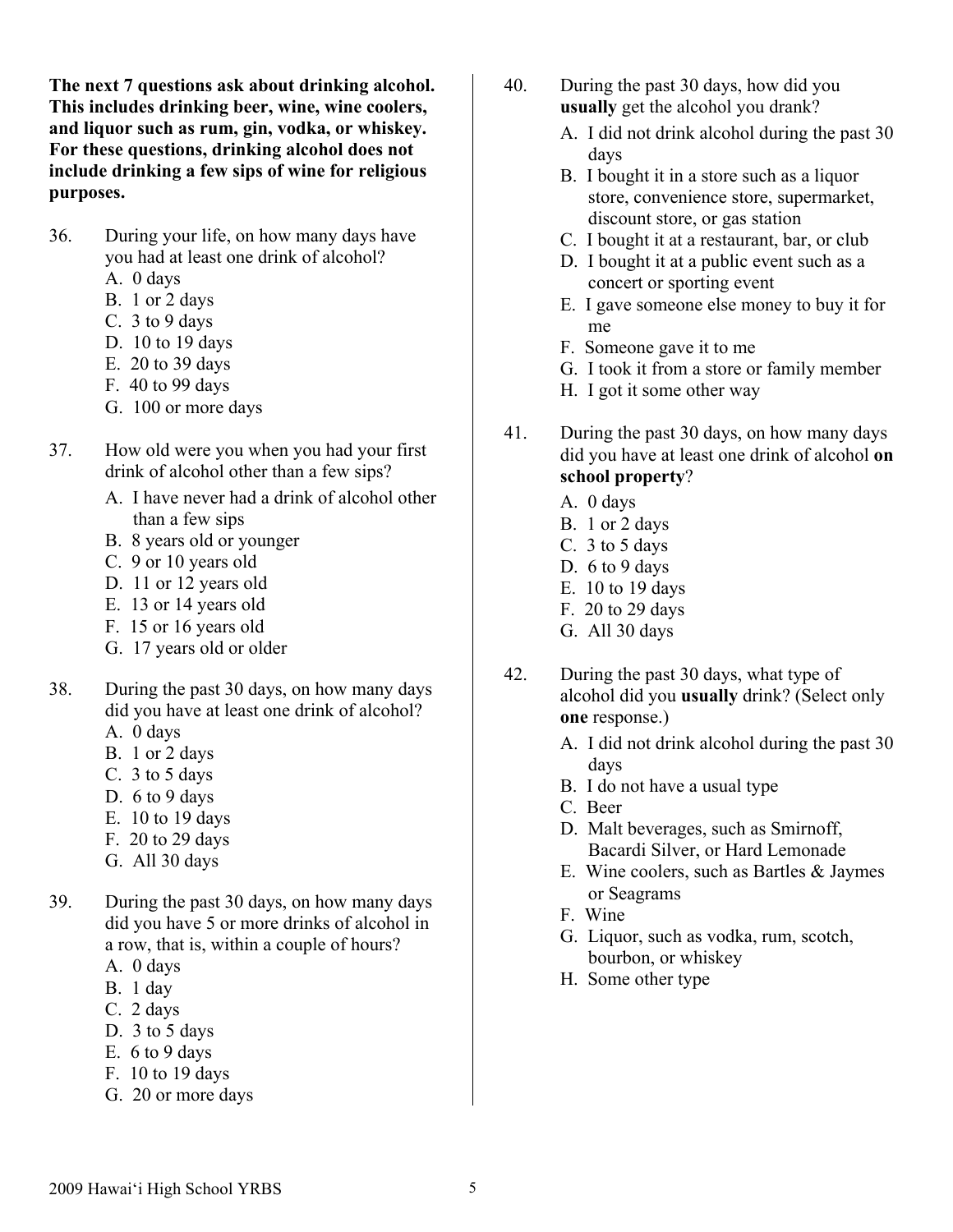**The next 4 questions ask about marijuana use. Marijuana also is called grass, pot, or** *pakalōlō.*

- 43. During your life, how many times have you used marijuana?
	- A. 0 times
	- B. 1 or 2 times
	- C. 3 to 9 times
	- D. 10 to 19 times
	- $E$  20 to 39 times
	- F. 40 to 99 times
	- G. 100 or more times
- 44. How old were you when you tried marijuana for the first time?
	- A. I have never tried marijuana
	- B. 8 years old or younger
	- C. 9 or 10 years old
	- D. 11 or 12 years old
	- E. 13 or 14 years old
	- F. 15 or 16 years old
	- G. 17 years old or older
- 45. During the past 30 days, how many times did you use marijuana?
	- A. 0 times
	- B. 1 or 2 times
	- C. 3 to 9 times
	- D 10 to 19 times
	- $E$  20 to 39 times
	- F. 40 or more times
- 46. During the past 30 days, how many times did you use marijuana **on school property**?
	- A. 0 times
	- B. 1 or 2 times
	- C. 3 to 9 times
	- D. 10 to 19 times
	- $E$  20 to 39 times
	- F. 40 or more times

#### **The next 9 questions ask about other drugs.**

- 47. During your life, how many times have you used **any** form of cocaine, including powder, crack, or freebase?
	- A. 0 times
	- B. 1 or 2 times
	- C. 3 to 9 times
	- D. 10 to 19 times
	- E  $20$  to 39 times
	- F. 40 or more times
- 48. During your life, how many times have you sniffed glue, breathed the contents of aerosol spray cans, or inhaled any paints or sprays to get high?
	- A. 0 times
	- B. 1 or 2 times
	- C. 3 to 9 times
	- D. 10 to 19 times
	- E. 20 to 39 times
	- F. 40 or more times
- 49. During your life, how many times have you used **methamphetamines** (also called speed, crystal, crank, or ice)?
	- A. 0 times
	- B. 1 or 2 times
	- C. 3 to 9 times
	- D. 10 to 19 times
	- E. 20 to 39 times
	- F. 40 or more times
- 50. During your life, how many times have you used **ecstasy** (also called MDMA)?
	- A. 0 times
	- B. 1 or 2 times
	- C. 3 to 9 times
	- D. 10 to 19 times
	- E. 20 to 39 times
	- F. 40 or more times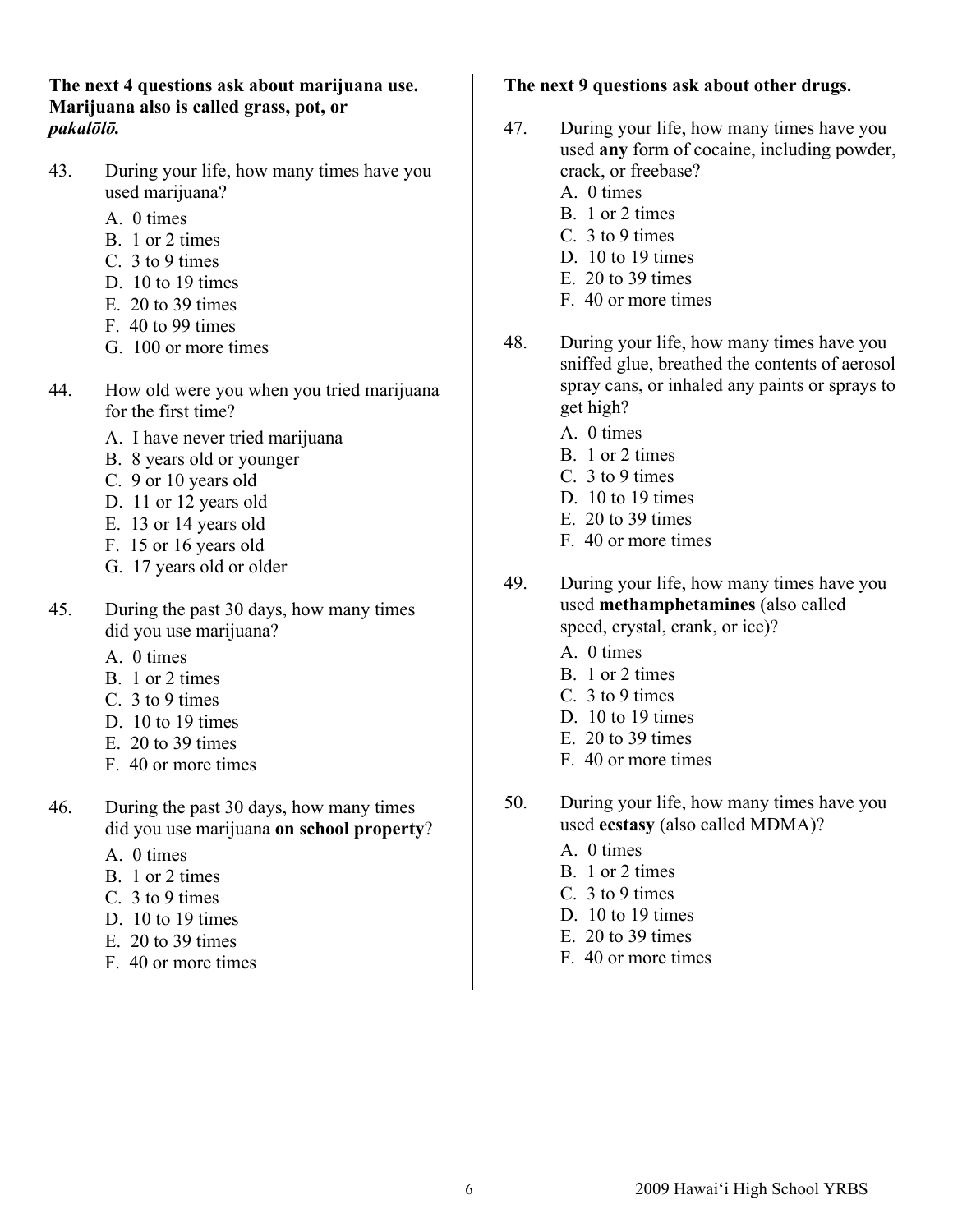- 51. During your life, how many times have you taken **steroid pills or shots** without a doctor's prescription?
	- A. 0 times
	- B. 1 or 2 times
	- C. 3 to 9 times
	- D. 10 to 19 times
	- E. 20 to 39 times
	- F. 40 or more times
- 52. During the past 12 months, has anyone offered, sold, or given you an illegal drug **on school property**?
	- A. Yes
	- B. No
- 53. During the past 12 months, how many times have you attended school under the influence of alcohol or other illegal drugs, such as marijuana or cocaine?
	- A. 0 times
	- B. 1 or 2 times
	- C. 3 to 9 times
	- D. 10 to 19 times
	- E. 20 to 39 times
	- F. 40 or more times
- 54. During the past 30 days, how many times have you taken **over-the-counter drugs** to get high?
	- A. 0 times
	- B. 1 or 2 times
	- C. 3 to 9 times
	- D. 10 to 19 times
	- E. 20 to 39 times
	- F. 40 or more times
- 55. During the past 30 days, how many times have you taken a **prescription drug** (such as OxyContin, Percocet, Vicodin, Adderall, Ritalin, or Xanax) without a doctor's prescription?
	- A. 0 times
	- B. 1 or 2 times
	- C. 3 to 9 times
	- D. 10 to 19 times
	- E. 20 to 39 times
	- F. 40 or more times

#### **The next 11 questions ask about sexual behavior.**

- 56. Have you ever had sexual intercourse? A. Yes
	- B. No
- 57. How old were you when you had sexual intercourse for the first time?
	- A. I have never had sexual intercourse
	- B. 11 years old or younger
	- C. 12 years old
	- D. 13 years old
	- E. 14 years old
	- F. 15 years old
	- G. 16 years old
	- H. 17 years old or older
- 58. The last time you had sexual intercourse, how old was your partner?
	- A. I have never had sexual intercourse
	- B. 5 or more years younger
	- C. 3 to 4 years younger
	- D. About the same age
	- E. 3 to 4 years older
	- F. 5 or more years older
	- G. Not sure
- 59. During your life, with how many people have you had sexual intercourse?
	- A. I have never had sexual intercourse
	- B. 1 person
	- C. 2 people
	- D. 3 people
	- E. 4 people
	- F. 5 people
	- G. 6 or more people
- 60. During the past 3 months, with how many people did you have sexual intercourse?
	- A. I have never had sexual intercourse
	- B. I have had sexual intercourse, but not during the past 3 months
	- C. 1 person
	- D. 2 people
	- E. 3 people
	- F. 4 people
	- G. 5 people
	- H. 6 or more people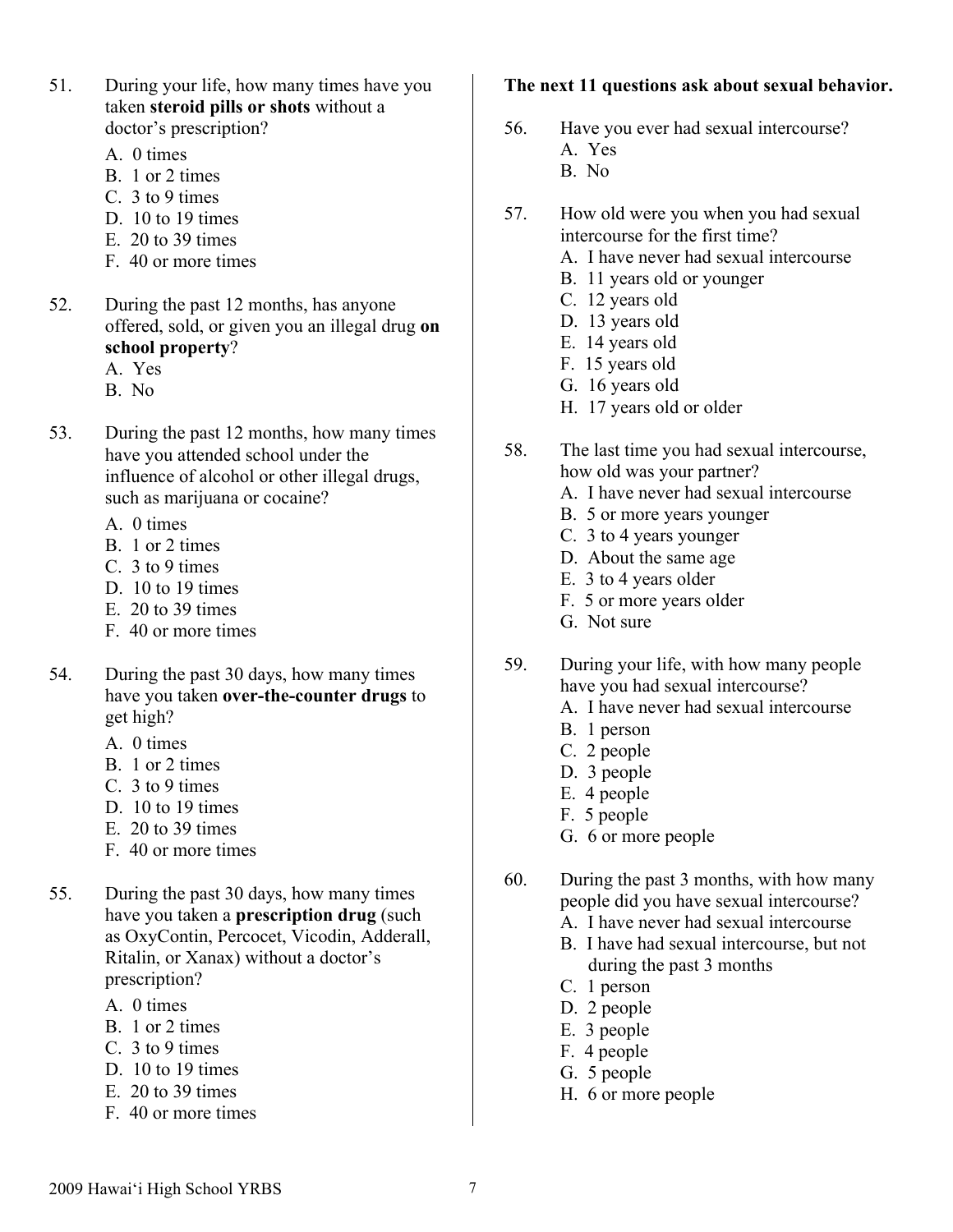- 61. Did you drink alcohol or use drugs before you had sexual intercourse the **last time**?
	- A. I have never had sexual intercourse
	- B. Yes
	- C. No
- 62. The last time you had sexual intercourse, did you or your partner use a condom?
	- A. I have never had sexual intercourse
	- B. Yes
	- C. No
- 63. The **last time** you had sexual intercourse, what **one** method did you or your partner use to **prevent pregnancy**? (Select only **one** response.)
	- A. I have never had sexual intercourse
	- B. No method was used to prevent pregnancy
	- C. Birth control pills
	- D. Condoms
	- E. Depo-Provera (injectable birth control)
	- F. Withdrawal
	- G. Some other method
	- H. Not sure
- 64. Have you ever had oral sex?
	- A. Yes
	- B. No
- 65. Have you ever had anal sex?
	- A. Yes
	- B. No
- 66. Who are you sexually attracted to?
	- A. Males
	- B. Females
	- C. Both males and females
	- D. I am not sexually attracted to anyone

#### **The next 7 questions ask about body weight.**

- 67. How do **you** describe your weight?
	- A. Very underweight
	- B. Slightly underweight
	- C. About the right weight
	- D. Slightly overweight
	- E. Very overweight
- 68. Which of the following are you trying to do about your weight?
	- A. **Lose** weight
	- B. **Gain** weight
	- C. **Stay** the same weight
	- D. I am **not trying to do anything** about my weight
- 69. During the past 30 days, did you **exercise** to lose weight or to keep from gaining weight?
	- A. Yes
	- B. No
- 70. During the past 30 days, did you **eat less food**, **fewer calories**, **or foods low in fat** to lose weight or to keep from gaining weight? A. Yes B. No
- 71. During the past 30 days, did you **go without eating for 24 hours or more** (also called fasting) to lose weight or to keep from gaining weight?
	- A. Yes
	- B. No
- 72. During the past 30 days, did you **take any diet pills, powders, or liquids** without a doctor's advice to lose weight or to keep from gaining weight? (Do **not** include meal replacement products such as Slim Fast.)
	- A. Yes
	- B. No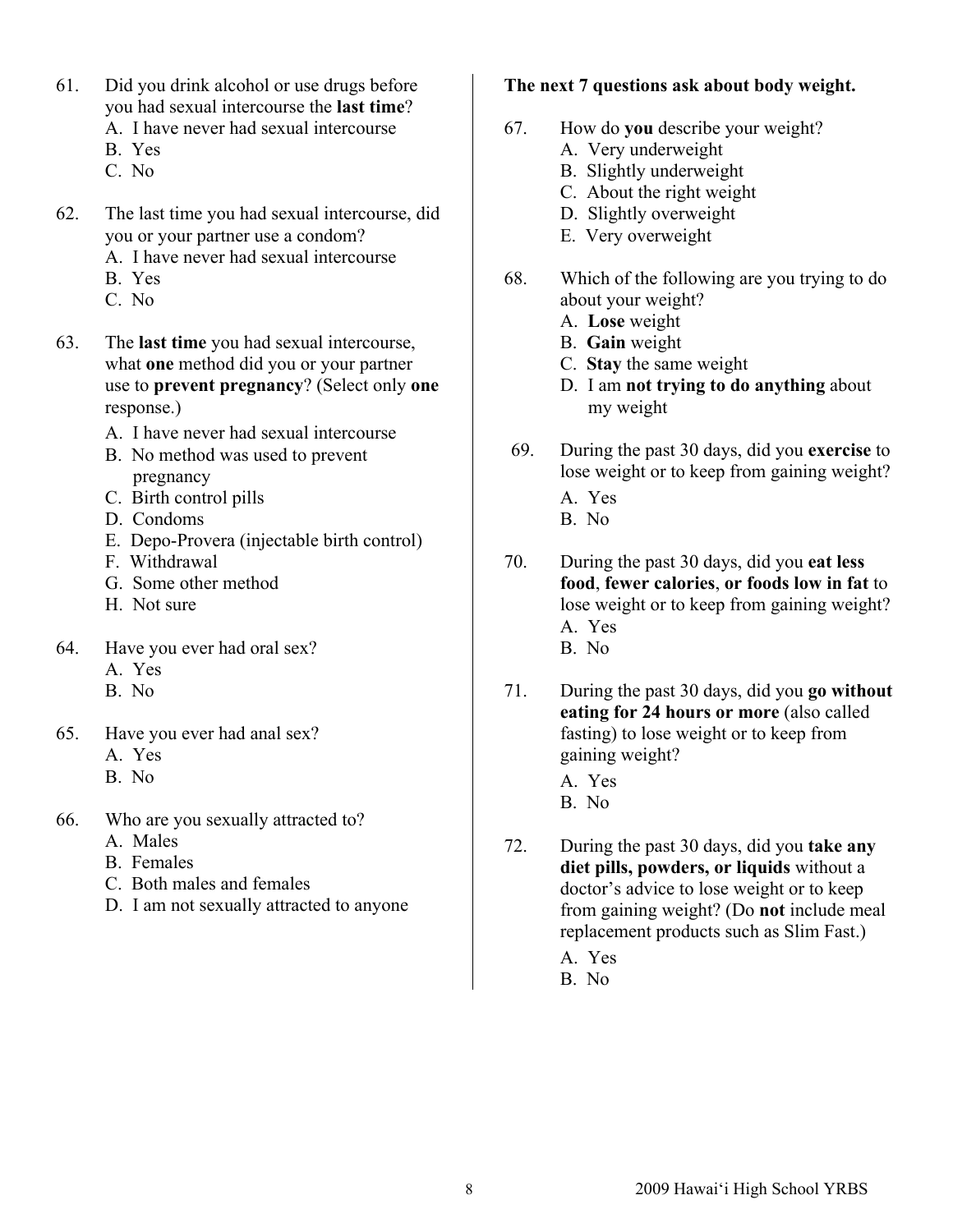- 73. During the past 30 days, did you **vomit or take laxatives** to lose weight or to keep from gaining weight?
	- A. Yes
	- B. No

**The next 8 questions ask about food you ate or drank during the past 7 days. Think about all the meals and snacks you had from the time you got up until you went to bed. Be sure to include food you ate at home, at school, at restaurants, or anywhere else.**

- 74. During the past 7 days, how many times did you drink **100% fruit juices** such as orange juice, apple juice, or grape juice? (Do **not** count punch, Kool-Aid, sports drinks, or other fruit-flavored drinks.)
	- A. I did not drink 100% fruit juice during the past 7 days
	- B. 1 to 3 times during the past 7 days
	- C. 4 to 6 times during the past 7 days
	- D. 1 time per day
	- E. 2 times per day
	- F. 3 times per day
	- G. 4 or more times per day
- 75. During the past 7 days, how many times did you eat **fruit**? (Do **not** count fruit juice.)
	- A. I did not eat fruit during the past 7 days
	- B. 1 to 3 times during the past 7 days
	- C. 4 to 6 times during the past 7 days
	- D. 1 time per day
	- E. 2 times per day
	- F. 3 times per day
	- G. 4 or more times per day
- 76. During the past 7 days, how many times did you eat **green salad**?
	- A. I did not eat green salad during the past 7 days
	- B. 1 to 3 times during the past 7 days
	- C. 4 to 6 times during the past 7 days
	- D. 1 time per day
	- E. 2 times per day
	- F. 3 times per day
	- G. 4 or more times per day
- 77. During the past 7 days, how many times did you eat **potatoes**? (Do **not** count french fries, fried potatoes, or potato chips.)
	- A. I did not eat potatoes during the past 7 days
	- B. 1 to 3 times during the past 7 days
	- C. 4 to 6 times during the past 7 days
	- D. 1 time per day
	- E. 2 times per day
	- F. 3 times per day
	- G. 4 or more times per day
- 78. During the past 7 days, how many times did you eat **carrots**?
	- A. I did not eat carrots during the past 7 days
	- B. 1 to 3 times during the past 7 days
	- C. 4 to 6 times during the past 7 days
	- D. 1 time per day
	- E. 2 times per day
	- F. 3 times per day
	- G. 4 or more times per day
- 79. During the past 7 days, how many times did you eat **other vegetables**? (Do **not** count green salad, potatoes, or carrots.)
	- A. I did not eat other vegetables during the past 7 days
	- B. 1 to 3 times during the past 7 days
	- C. 4 to 6 times during the past 7 days
	- D. 1 time per day
	- E. 2 times per day
	- F. 3 times per day
	- G. 4 or more times per day
- 80. During the past 7 days, how many times did you drink a **can, bottle, or glass of soda or pop**, such as Coke, Pepsi, or Sprite? (Do **not**  include diet soda or diet pop.)
	- A. I did not drink soda or pop during the past 7 days
	- B. 1 to 3 times during the past 7 days
	- C. 4 to 6 times during the past 7 days
	- D. 1 time per day
	- E. 2 times per day
	- F. 3 times per day
	- G. 4 or more times per day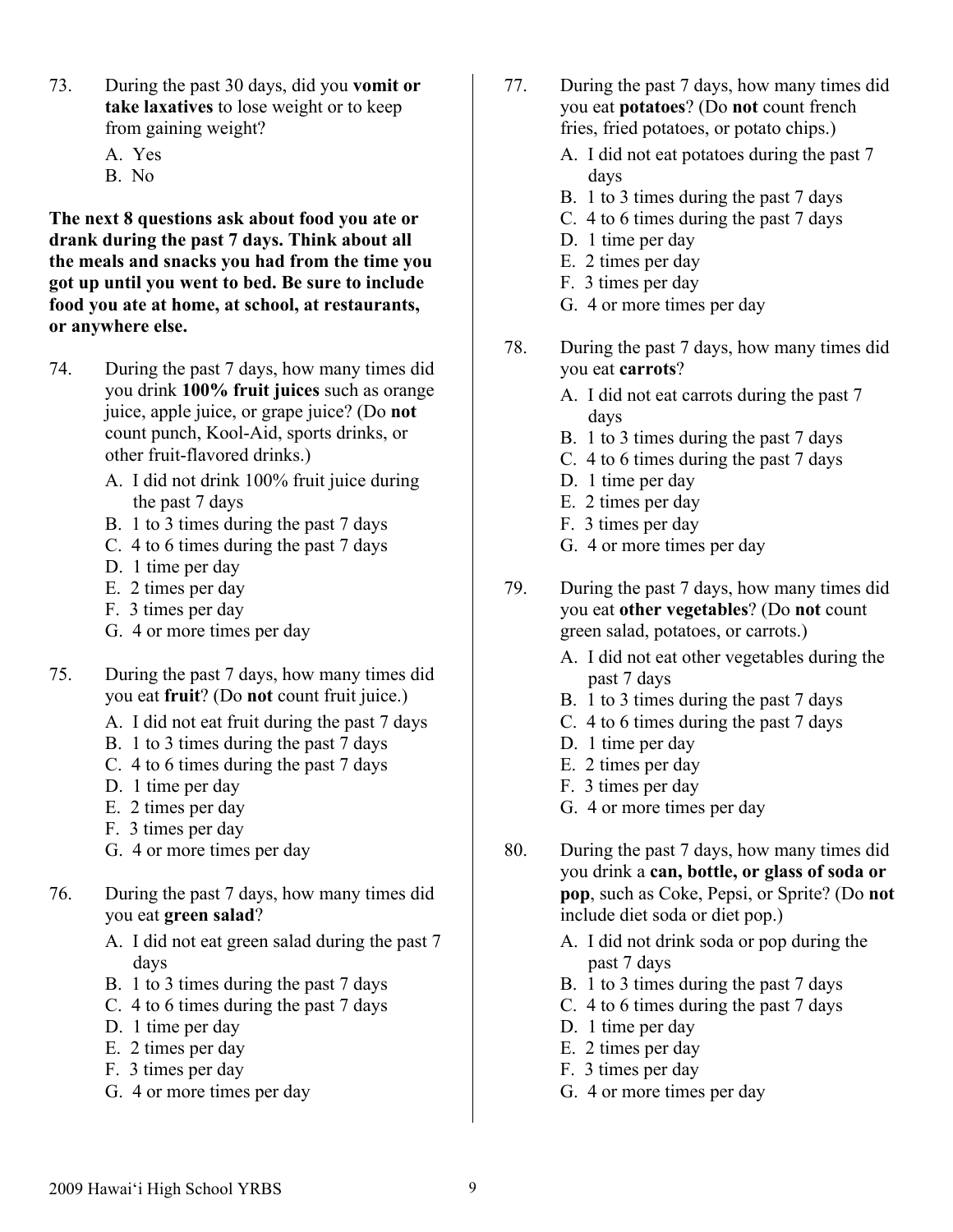- 81. During the past 7 days, how many **glasses of milk** did you drink? (Include the milk you drank in a glass or cup, from a carton, or with cereal. Count the half pint of milk served at school as equal to one glass.)
	- A. I did not drink milk during the past 7 days
	- B. 1 to 3 glasses during the past 7 days
	- C. 4 to 6 glasses during the past 7 days
	- D. 1 glass per day
	- E. 2 glasses per day
	- F. 3 glasses per day
	- G. 4 or more glasses per day

## **The next 5 questions ask about physical activity.**

- 82. During the past 7 days, on how many days were you physically active for a total of **at least 60 minutes per day**? (Add up all the time you spent in any kind of physical activity that increased your heart rate and made you breathe hard some of the time.)
	- A. 0 days
	- B. 1 day
	- C. 2 days
	- D. 3 days
	- E. 4 days
	- F. 5 days
	- G. 6 days
	- H. 7 days
- 83. In an average week when you are in school, on how many days do you go to physical education (PE) classes?
	- A. 0 days
	- B. 1 day
	- C. 2 days
	- D. 3 days
	- E. 4 days
	- F. 5 days
- 84. During an average physical education (PE) class, how much time do you spend exercising or doing an activity other than standing or sitting still?
	- A. I do not take PE
	- B. Less than half of the class is usually spent exercising or doing an activity
	- C. About half of the class is usually spent exercising or doing an activity
	- D. More than half of the class is usually spent exercising or doing an activity
- 85. On an average school day, how many hours do you watch TV?
	- A. I do not watch TV on an average school day
	- B. Less than 1 hour per day
	- C. 1 hour per day
	- D. 2 hours per day
	- E. 3 hours per day
	- F. 4 hours per day
	- G. 5 or more hours per day
- 86. On an average school day, how many hours do you play video or computer games or use a computer for something that is not school work? (Include activities such as Nintendo, Game Boy, PlayStation, Xbox, computer games, and the Internet.)
	- A. I do not play video or computer games or use a computer for something that is not school work
	- B. Less than 1 hour per day
	- C. 1 hour per day
	- D. 2 hours per day
	- E. 3 hours per day
	- F. 4 hours per day
	- G. 5 or more hours per day

#### **The next 2 questions ask about asthma.**

- 87. Has a doctor or nurse ever told you that you have asthma?
	- A. Yes
	- B. No
	- C. Not sure